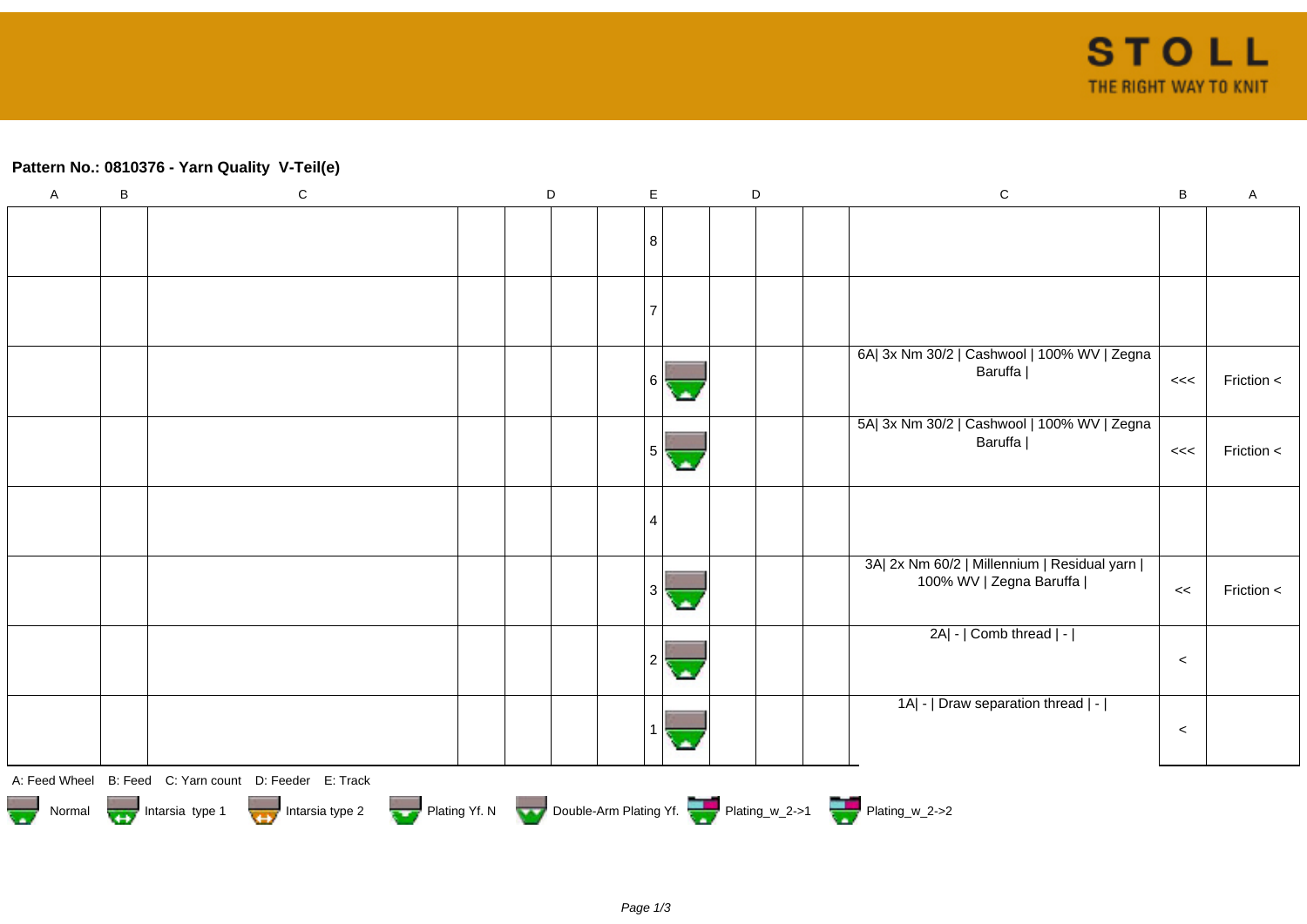## **Pattern No.: 0810376 - Yarn Quality R-Teil(e)**

| $\overline{A}$ | B | ${\bf C}$                                                                                  | D | $\mathsf E$ | D | ${\bf C}$                                                                | B       | $\mathsf{A}$ |
|----------------|---|--------------------------------------------------------------------------------------------|---|-------------|---|--------------------------------------------------------------------------|---------|--------------|
|                |   |                                                                                            |   | 8           |   |                                                                          |         |              |
|                |   |                                                                                            |   |             |   |                                                                          |         |              |
|                |   |                                                                                            |   |             |   |                                                                          |         |              |
|                |   |                                                                                            |   | 6 I         |   | 6A  3x Nm 30/2   Cashwool   100% WV   Zegna<br>Baruffa                   | <<      | Friction <   |
|                |   |                                                                                            |   | 5           |   | 5A  3x Nm 30/2   Cashwool   100% WV   Zegna<br>Baruffa                   | <<      | Friction <   |
|                |   |                                                                                            |   | 4           |   |                                                                          |         |              |
|                |   |                                                                                            |   | 3           |   | 3A  2x Nm 60/2   Millennium   Residual yarn  <br>100% WV   Zegna Baruffa | <<      | Friction <   |
|                |   |                                                                                            |   |             |   | 2A  -   Comb thread   -                                                  | $\prec$ |              |
|                |   |                                                                                            |   |             |   | 1A  -   Draw separation thread   -                                       | $\prec$ |              |
|                |   | A: Feed Wheel B: Feed C: Yarn count D: Feeder E: Track                                     |   |             |   |                                                                          |         |              |
|                |   | Normal Intarsia type 1 Intarsia type 2 Plating Yf. N Double-Arm Plating Yf. Thating_w_2->1 |   |             |   |                                                                          |         |              |